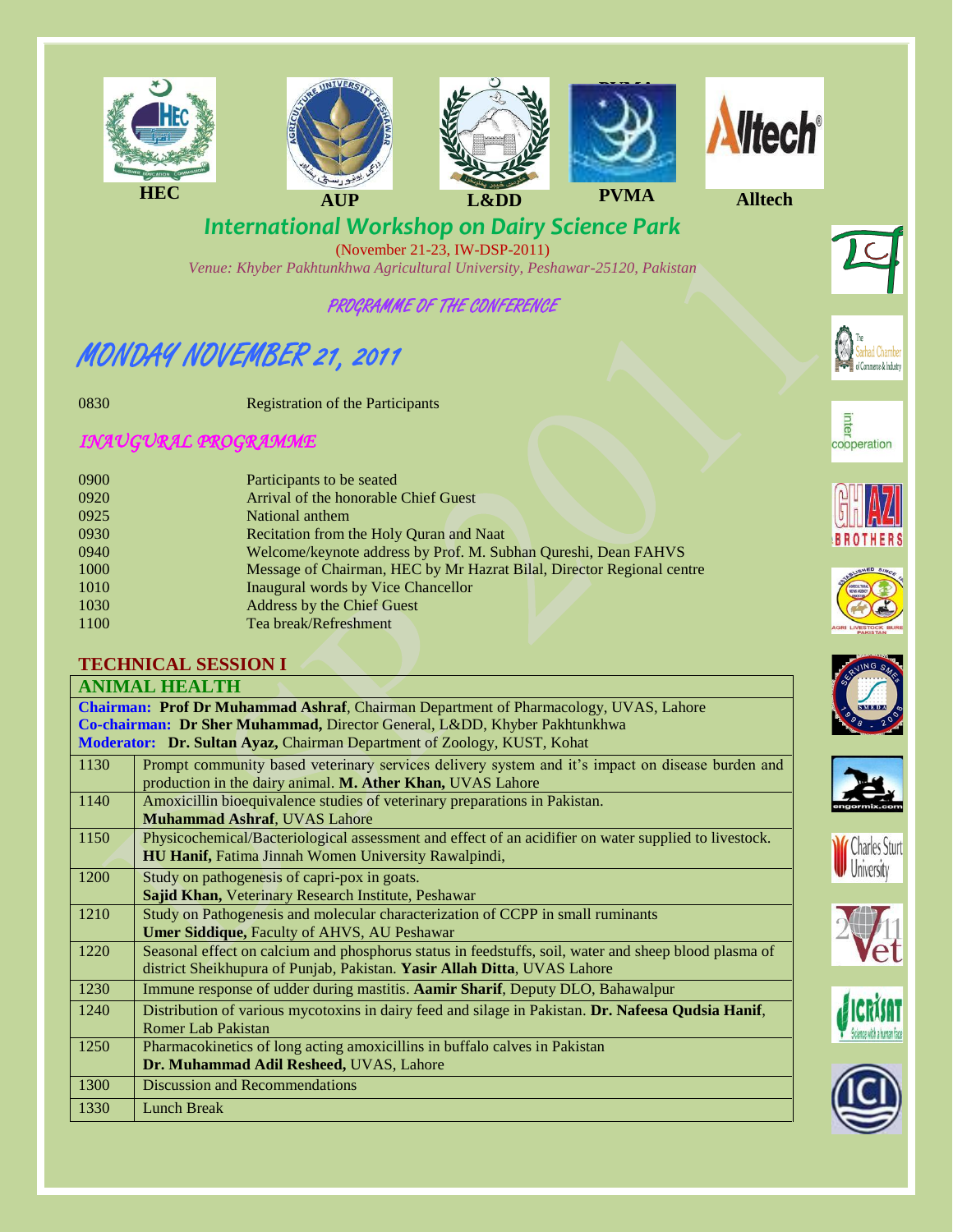#### **DEVELOPMENT AND BUSINESS SESSION I**

| <b>Chairman:</b><br>Prof Zahoor Swati, Dean FCPS, AU Peshawar                                   |                                                                                        |
|-------------------------------------------------------------------------------------------------|----------------------------------------------------------------------------------------|
| Dr Sajjad Khan, Director General, Lⅅ (Research Wing), Khyber Pakhtunkhwa<br><b>Co-chairman:</b> |                                                                                        |
| <b>Moderator:</b><br>Dr Sarzamin Khan, Chairman Poultry Science                                 |                                                                                        |
| 1430<br>Strategy for development of smallholder dairy sector in KPK                             |                                                                                        |
|                                                                                                 | Prof G. Habib, Advisor to Government of Punjab, Lⅅ Deptt Lahore                        |
|                                                                                                 |                                                                                        |
| 1440                                                                                            | Breeding dairy animal for harsh environment-hypothesis of breed choices.               |
|                                                                                                 | Prof M S Khan, ABG Department, UA Faisalabad                                           |
| 1450                                                                                            | The milk sector of Pakistan and its production system                                  |
|                                                                                                 | M. Raza Ali, Cynosure Consultants Inc. Islamabad;                                      |
| 1500                                                                                            | Pakistan's standing in International Halal Food Market.                                |
|                                                                                                 | Muhammad Zubair Mughal Chief Executive Officer Halal Research Council                  |
| 1510                                                                                            | Role of Media (Print /Electronic/Internet) in the Development of Dairy Sector.         |
|                                                                                                 | KM Shouq, Chief Editor Vet New and Views, Faisalabad                                   |
| 1520                                                                                            | PASTIC search engine for scientific research. Ms Ghazala Yasmeen Malik PASTIC PAF      |
| 1530                                                                                            | Agribusiness and innovation platform (AIP). Abdul Rehman Ilyas, ICRISAT, Hyderabad     |
| 1540                                                                                            | Economic aspect of feeding supplemental fat in Sahiwal cows.                           |
|                                                                                                 | <b>Arshad Iqbal, LM Department, UA Faisalabad</b>                                      |
| 1550                                                                                            | Challenges of meat production & technology in Pakistan. Hamid Ahmad, PCSIR Lab, Lahore |
| 1550                                                                                            | Kamran Butt, Senior Media Coordinator, Ghazi Brothers, Karachi                         |
| 1600                                                                                            | Business scope of livestock enterprises under local production system                  |
|                                                                                                 | Sohail Ahmad, ABG Department, AU Peshawar                                              |
| 1610                                                                                            | <b>Discussion and recommendations</b>                                                  |

# Tuesday, November 22, 2011

#### **TECHNICAL SESSION II**

#### **FOOD TECHNOLOGY Chairman: Dr Sarfraz Ahmad**, NIFST, UA Faisalabad **Co-chairman: Dr Mirza Ali Khan**, PRO, Veterinary Research Institute, Peshawar **Moderator: Dr Umar Sadique**, Chairman Animal Health 0900 Dairy and milk processing and its future prospects in Balochistan. **Muhammad Azam Kakar,** BUITEMS, Quetta. 0910 Quality assessment of different commercial and small-scale produced yoghurt marketed in Faisalabad. **Faisal Shahzad**, UVAS Lahore. 0920 Composition and physico-chemical characteristics of buffalo milk with emphasis on lipids, proteins, minerals, enzymes and vitamins. **Sarfraz Ahmad**, NIFST, UA Faisalabad 0930 Rhetoric and scientific study of Halal Food in light of Quran and Hadith. **S Qureshi and M Jamal**. Arabic Dept, U Peshawar 0940 Modeling and management of post-conception decline in milk yield of dairy buffaloes. **Sarzamin Khan**, AU Peshawar 0950 Effect of blood triglycerides on milk fatty acids composition. **Shaista Jan**, L&DD Directorate, Peshawar. 1000 Developing microbiological and biochemical protocols for the production of fresh mozzarella cheese from water buffalo milk in Pakistan. **Zubia Afsheen**, IBGE, AU Peshawar 1010 Isolation and Antibiogram of Prevailing Common Mastitis Causing Microbes in Peshawar Region. **Imtiaz Ali Shah.**VRI, KPK 1020 The Effect Of Breed, Age And Sex On Meat Production Potentials Of Cattle In The Sub Tropical Conditions Of Khyber Pakhtunkwa. **Dr Abdur Rahman,** LM Department, AU Peshawar 1030 **Discussion and recommendation** 1100 Tea break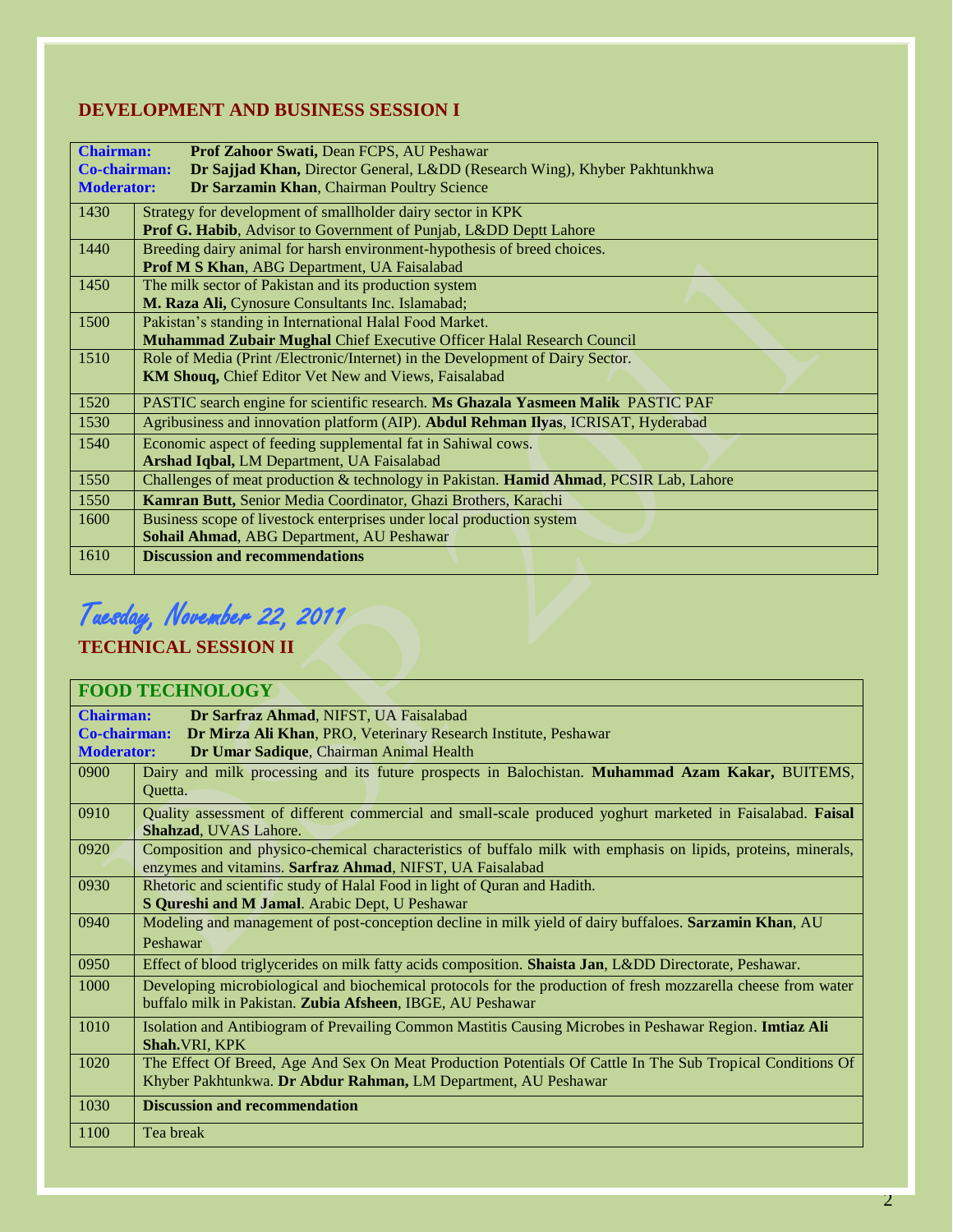### **TECHNICAL SESSION III**

| FEEDING AND ANIMAL NUTRITION                                                       |                                                                                                                 |  |
|------------------------------------------------------------------------------------|-----------------------------------------------------------------------------------------------------------------|--|
| Prof Dr Alam Zeb, Dean FNS, AU Peshawar<br><b>Chairman:</b>                        |                                                                                                                 |  |
| <b>Co-chairman:</b><br>Dr Ahmad Naveed, Director Planning, Lⅅ (Research), Peshawar |                                                                                                                 |  |
| Dr Nazir Ahmad, Chairman Animal Nutrition<br><b>Moderator:</b>                     |                                                                                                                 |  |
| 1130                                                                               | Rumen development in buffalo calves under early weaning feeding strategies. Prof TN Pasha and Ehsaan Ullah      |  |
|                                                                                    | Khan, UVAS, Lahore.                                                                                             |  |
| 1140                                                                               | Efficiency of total mixed baled ration (TMBR) for mutton production and its comparison with other feeding       |  |
|                                                                                    | systems. Anjum Khalique, UVAS Lahore                                                                            |  |
| 1150                                                                               | Causes of variation in fatty acid content and composition in Maize silages. Nazir Ahamd Khan, AU Peshawar       |  |
| 1200                                                                               | Effect of different feed combinations on milk composition and blood metabolites. Munawar Shah, RVFC,            |  |
|                                                                                    | Peshawar                                                                                                        |  |
| 1210                                                                               | Relationship of blood metabolites with reproductive cyclicity in dairy cows at Government Cattle Breeding and   |  |
|                                                                                    | Dairy Farm Harichand. Obaidullah Qureshi, Lⅅ Swabi.                                                             |  |
| 1220                                                                               | Effect of quality and frequency of drinking water on productivity and dairy buffalo. Raj Wali, LR&D, Peshawar   |  |
| 1230                                                                               | Effect of substitution of wheat straw with peanut hay on dry matter intake, digestion and nitrogen retention in |  |
|                                                                                    | rations for sheep at maintenance. M Tahir Khan, AU Peshwar.                                                     |  |
| 1240                                                                               | Fortification of dairy milk with docosahexaenoic acid (DHA) through feed supplementation of dairy cattle feed - |  |
|                                                                                    | a new horizon in dairy industry. Umme-e-Aiman, IBGE, AU Peshawar                                                |  |
| 1250                                                                               | Anthelmintic Activity of some ethnobotanicals. Dr. Waseem Baber, UCV&AS, IU Bahawalpur                          |  |
| 1300                                                                               | Effect of Selenium and Selenoproteins in male reproductive performance. Mr. Umair Ahsen, UCVAS, IU              |  |
|                                                                                    | Bahawalpur                                                                                                      |  |
| 1310                                                                               | <b>Discussion and Recommendations</b>                                                                           |  |
| 1330                                                                               | Lunch                                                                                                           |  |

### **DEVELOPMENT AND BUSINESS SESSION II**

| <b>Chairman:</b><br>Prof Dr. M. Ather Khan, UVAS, Lahore<br><b>Co-chairman:</b><br><b>Prof Dr Munir Khan, Dean FRSS</b> |                                                                                                                                                                                                               |  |
|-------------------------------------------------------------------------------------------------------------------------|---------------------------------------------------------------------------------------------------------------------------------------------------------------------------------------------------------------|--|
| <b>Moderator:</b><br>Dr. Zahoor-ul-Hassan. Deptt. Animal Health, AU Peshawar                                            |                                                                                                                                                                                                               |  |
| 1430                                                                                                                    | Do Returns To Scale Exist In Dairy Farming In Peshawar Valley?<br>Munir Khan, Dean FRSS, AU Peshawar                                                                                                          |  |
| 1440                                                                                                                    | Prompt community based veterinary services delivery system and it's impact on disease burden and production in<br>the dairy animal. M. Ather Khan, Department of Epidemiology and Public health, UVAS, Lahore |  |
| 1450                                                                                                                    | Fermented dairy products in Bangladesh. M. A. Samad Khan Department of Dairy Science, Bangladesh<br>Agricultural University, Mymensingh, Bangladesh                                                           |  |
| 1500                                                                                                                    | Livestock Business Support - The Smeda Vision. Javed Khattak and Madam Noreen, SMEDA Peshawar                                                                                                                 |  |
| 1510                                                                                                                    | Background and impact of the livelihoods programme of Inter-cooperation. Shabir Hussain, Team leader, The<br>Livelihood Programme, Interco-operation Pakistan                                                 |  |
| 1520                                                                                                                    | The Flood effects and relief efforts in Khyber Pukhtunkhwa. Shaukat Khan, LTC, Peshawar                                                                                                                       |  |
| 1530                                                                                                                    | Dairy animal feeding and food safety systems in Pakistan with special reference to world trade organization.<br>Muhammad Abbas Shah, Livestock and Dairy Development Department Balochistan, Quetta, Pakistan |  |
| 1540                                                                                                                    | Production patterns of sheep and goats in District Qila Abdullah (Balochistan). Ziauddin Kakar, Department of<br><b>Livestock Production, UVAS, Lahore</b>                                                    |  |
| 1550                                                                                                                    | Improvement in peri-urban dairy farming. Dr. Aftab Khan, Ex-Chairman ABG, UA Faisalabad                                                                                                                       |  |
| 1600                                                                                                                    | Investment opportunity in livestock sector. Malik Niaz KPCCI                                                                                                                                                  |  |
| 1610                                                                                                                    | Dr Shahzad Naveed Jadoon, GM Alltech Pakistan, Islamabad                                                                                                                                                      |  |